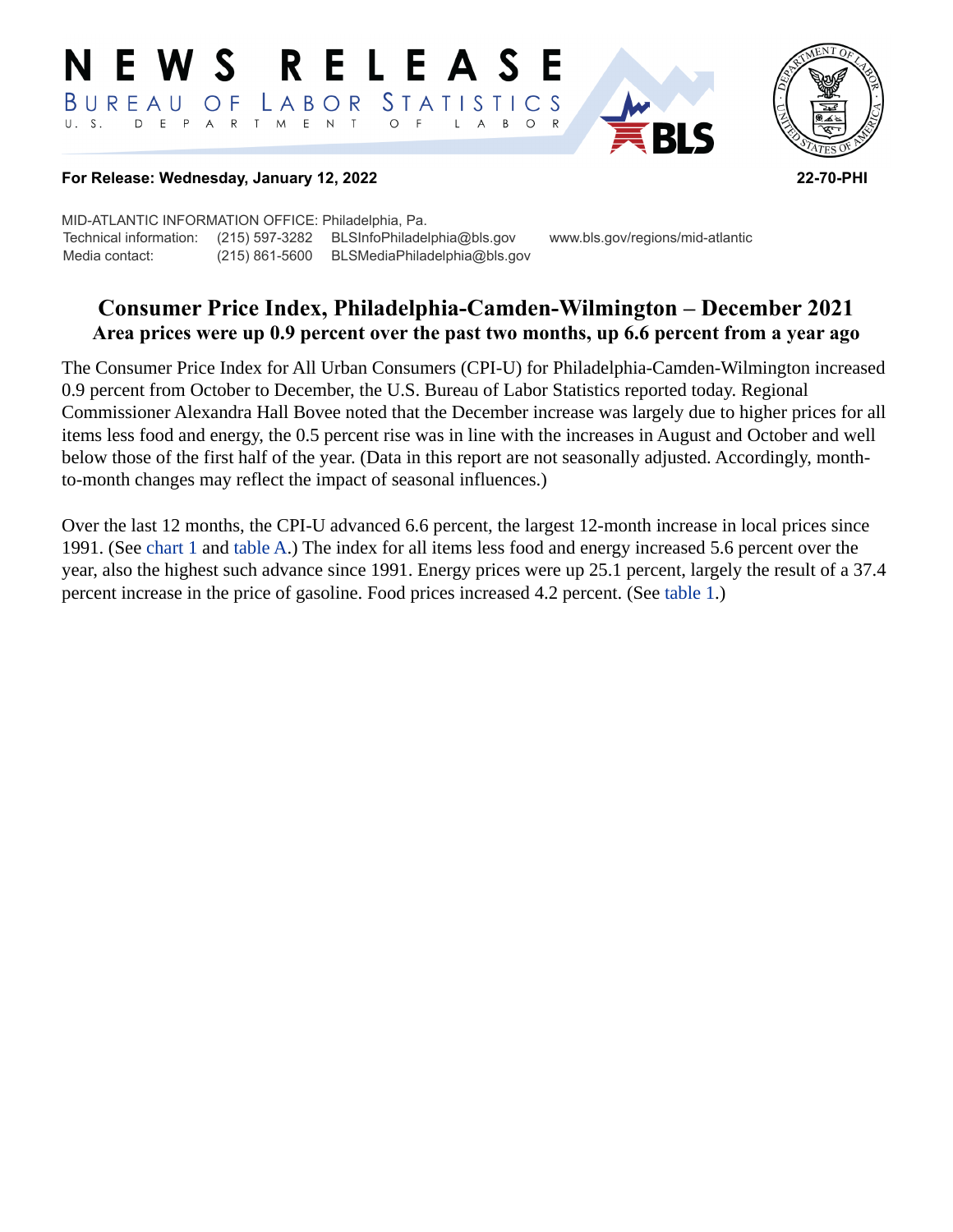# <span id="page-1-0"></span>Chart 1. Over-the-year percent change in CPI-U, Philadelphia-Camden-Wilmington, PA-NJ-DE-MD, December 2018-December 2021



Source: U.S. Bureau of Labor Statistics.

## **Food**

Food prices increased 1.5 percent from October to December, mostly due to a 2.2-percent price increase for food away from home – the largest such increase since 1985. Prices for food at home increased over the 2 month period, up 0.8 percent, but moderated after reaching 2.3 percent in October. Within food at home, prices were higher due to increases in the other food at home category (up 4.1 percent, due in part to higher priced snacks which rose 5.2 percent) and fruits and vegetables (up 3.0 percent). The index for meats, poultry, fish, and eggs was up just 0.2 percent – the smallest 2-month rise after gains of 0.8 to 6.9 percent since April – as declines in fresh fish and seafood (-5.0 percent) and bacon, breakfast sausage, and related products (down 6.3 percent) offset much of the increase.

Over the year, food prices increased 4.2 percent, returning to a pace last seen a year ago. Prices for food at home advanced 4.1 percent since a year ago, and prices for food away from home increased 4.4 percent. The increase in grocery prices was largely due to a 12.8 percent jump in the meats, poultry, fish, and eggs category, the largest 12-month increase since that series began in 2018, following declines in the first half of 2021.

## **Energy**

Just less than a third of the overall index increase was due to the energy index which increased 4.3 percent over the 2-month pricing period, largely due to higher prices for utility (piped) gas service (13.3 percent), the largest in 15 years. Prices for electricity increased 5.1 percent, the fastest rate in nearly 3 years, while price increases for gasoline moderated, up 2.4 percent the smallest increase in 2021.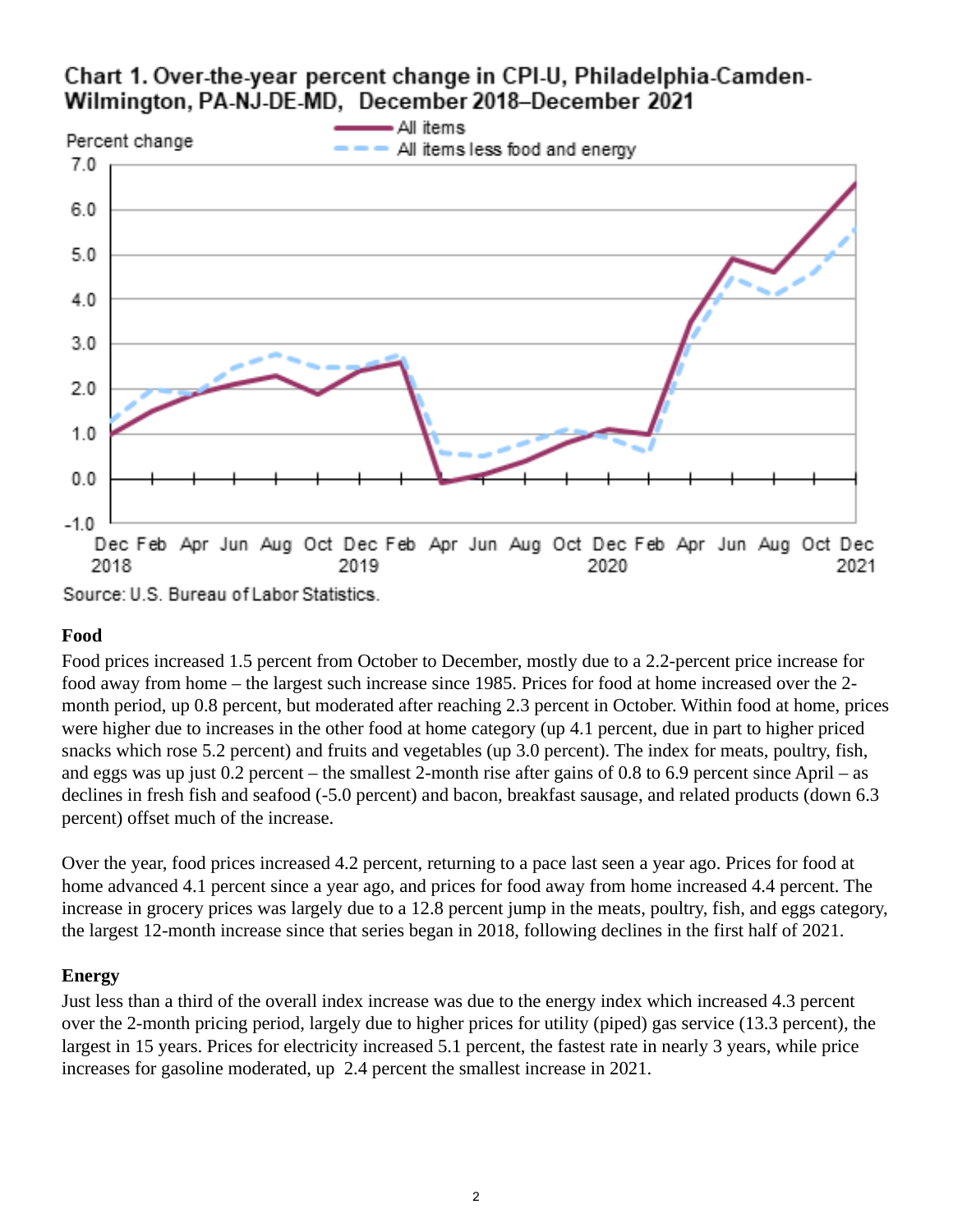Over the year, the energy index increased 25.1 percent, reflecting price increases across the main components. Gasoline prices somewhat slowed their rate of increase (37.4 percent after 41.0 percent in October). Conversely, increases accelerated for utility (piped) gas service (21.8 percent, the highest since 2006), and electricity was up 6.8 percent over the year, the highest since the start of 2020 (up 29.7 percent) which was followed by declines and some relatively small increases.

#### **All items less food and energy**

The index for all items less food and energy advanced 0.5 percent from October to December. Higher prices for shelter (1.1 percent) were led by a 2.1 percent rise in the owners' equivalent rent index – the largest 2 month increase since 1993. New and used motor vehicle prices increased 1.6 percent, entirely due to a 6.1 percent increase in used cars and trucks while new vehicles prices fell 1.4 percent – the first 2-month drop since April 2020. Medical care prices were up 1.4 percent, the fastest rate of increase since an identical increase in February 2019. The overall upward trend was partially offset by lower prices for apparel (-4.0 percent) which typically posts large declines in December.

Over the year, the index for all items less food and energy increased 5.6 percent. Prices for new and used motor vehicles were up 28.4 percent over the year, the largest such increase since that series began in 2018 although the indexes for used cars and trucks and new vehicles, up 38.1 percent and 22.4 percent, respectively, moderated after large increases earlier in the year. Prices for shelter increased 4.3 percent since last December, the highest such increase since 2007. Apparel prices were down slightly over the year (0.2 percent), following much larger 12-month increases – 2.3 to 7.1 percent – from April through October.

<span id="page-2-0"></span>

| Table A. Philadelphia-Camden-Wilmington, PA-NJ-DE-MD, CPI-U 2-month and 12-month percent changes, all |  |  |
|-------------------------------------------------------------------------------------------------------|--|--|
| items index, not seasonally adjusted                                                                  |  |  |

|       | 2017    |                 | 2018    |                  | 2019             |              | 2020    |              | 2021    |              |
|-------|---------|-----------------|---------|------------------|------------------|--------------|---------|--------------|---------|--------------|
| Month | 2-month | $12 -$<br>month | 2-month | 12-<br>month     | 2-month          | 12-<br>month | 2-month | 12-<br>month | 2-month | 12-<br>month |
|       |         | 2.1             | 0.4     | 0.5              | 0.8              | . 5'         | 1.0     | 2.6          | 0.8     | 1.0          |
|       | 0.0     | 1.3             | 0.9     | 1.4              | 1.3 <sub>1</sub> | 1.9          | $-1.3$  | $-0.1$       | 1.2     | 3.5          |
|       | $-0.3$  | 0.7             | 0.2     | 1.9              | 0.5              | 2.1          | 0.6     | 0.1          | 1.9     | 4.9          |
|       | 0.5     | 1.4             | 0.3     | 1.7              | 0.5              | 2.3          | 0.8     | 0.4          | 0.6     | 4.6          |
|       | 0.0     | 0.8             | 0.0     | 1.6              | $-0.4$           | 1.9          | 0.0     | 0.8          | 1.0     | 5.6          |
|       | $-0.1$  | 0.8             | $-0.7$  | 1.0 <sub>1</sub> | $-0.3$           | 2.4          | 0.0     | 1.1          | 0.9     | 6.6          |

**The Consumer Price Index for February 2022 is scheduled to be released on Thursday, March 10, 2022, at 8:30 a.m. (ET).**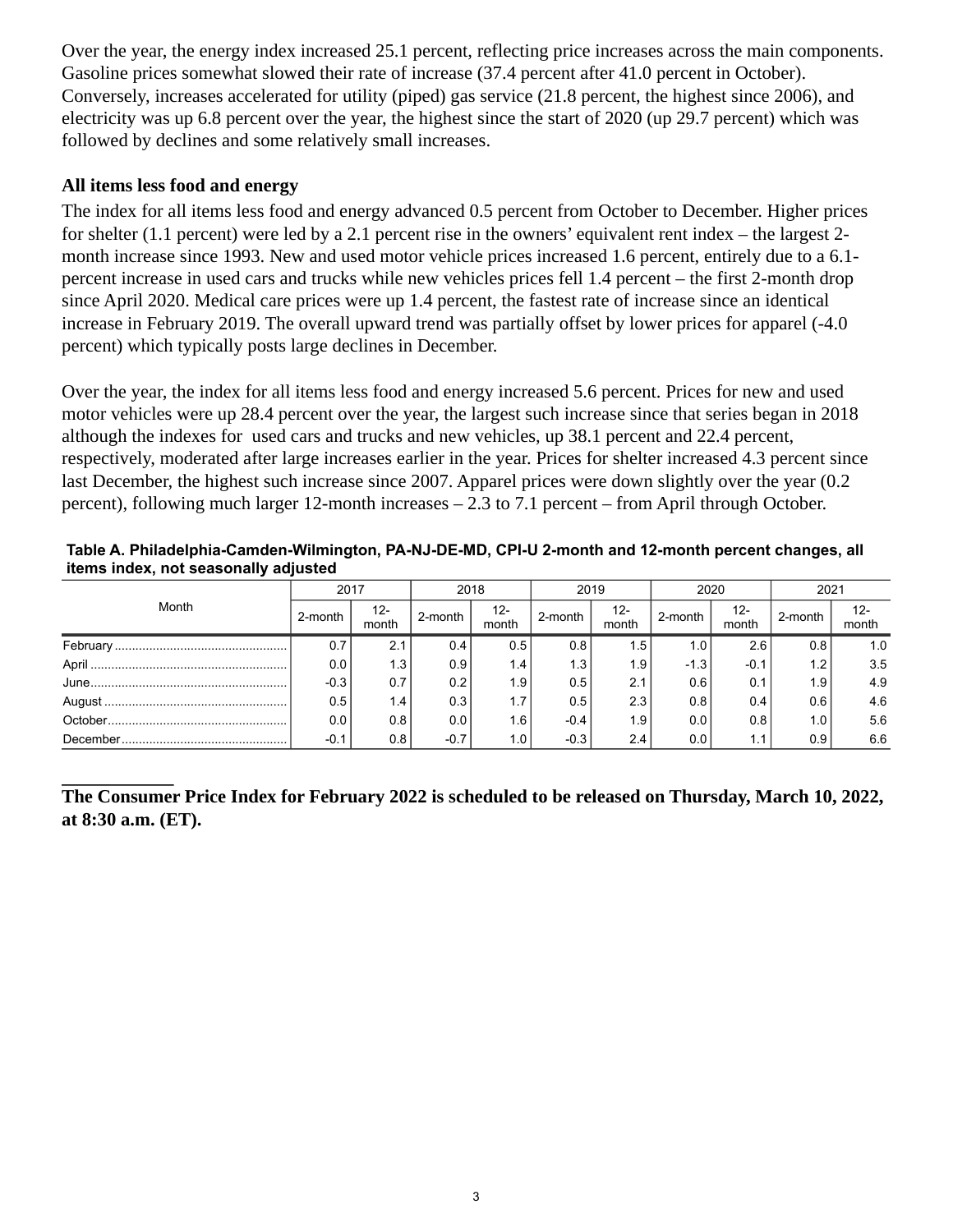## **Coronavirus (COVID-19) Pandemic Impact on December 2021 Consumer Price Index Data**

Data collection by personal visit for the Consumer Price Index (CPI) program has been suspended almost entirely since March 16, 2020. When possible, data normally collected by personal visit were collected either online or by phone. Additionally, data collection in December was affected by the temporary closing or limited operations of certain types of establishments. These factors resulted in an increase in the number of prices considered temporarily unavailable and imputed.

While the CPI program attempted to collect as much data as possible, many indexes are based on smaller amounts of collected prices than usual, and a small number of indexes that are normally published were not published this month.

For each month from March 2020 to December 2021, BLS has published a summary of the impact of the pandemic on the Consumer Price Index news release and data. The impact summary for December is available at [www.bls.gov/covid19/consumer-price-index-covid19-impacts-december-2021.htm.](https://www.bls.gov/covid19/consumer-price-index-covid19-impacts-december-2021.htm) Beginning with publication of January 2022 data in February 2022, this month-specific impact summary will be discontinued. However, information related to the impact of the pandemic will continue to be available at [www.bls.gov/covid19/effects-of-covid-19-pandemic-on-consumer-price-index.htm.](https://www.bls.gov/covid19/effects-of-covid-19-pandemic-on-consumer-price-index.htm)

## **Technical Note**

The Consumer Price Index for Philadelphia-Camden-Wilmington is published bi-monthly. The Consumer Price Index (CPI) is a measures of the average change in prices over time in a fixed market basket of goods and services. The Bureau of Labor Statistics publishes CPIs for two population groups: (1) a CPI for All Urban Consumers (CPI-U) which covers approximately 93 percent of the total U.S. population and (2) a CPI for Urban Wage Earners and Clerical Workers (CPI-W) which covers approximately 29 percent of the total U.S. population. The CPI-U includes, in addition to wage earners and clerical workers, groups such as professional, managerial, and technical workers, the self-employed, short-term workers, the unemployed, and retirees and others not in the labor force. The CPI is based on prices of food, clothing, shelter, and fuels, transportation fares, charges for doctors' and dentists' services, drugs, and the other goods and services that people buy for day-to-day living. Each month, prices are collected in 75 urban areas across the country from about 5,000 housing units and approximately 22,000 retail establishments--department stores, supermarkets, hospitals, filling stations, and other types of stores and service establishments. All taxes directly associated with the purchase and use of items are included in the index.

The index measures price changes from a designated reference date; for most of the CPI-U the reference base is 1982-84 equals 100. An increase of 7 percent from the reference base, for example, is shown as 107.000. Alternatively, that relationship can also be expressed as the price of a base period market basket of goods and services rising from \$100 to \$107. For further details see the CPI home page on the internet at [www.bls.gov/](https://www.bls.gov/cpi) [cpi](https://www.bls.gov/cpi) and the CPI section of the BLS Handbook of Methods available on the internet at [www.bls.gov/opub/hom/](https://www.bls.gov/opub/hom/cpi/) [cpi/.](https://www.bls.gov/opub/hom/cpi/) In calculating the index, price changes for the various items in each location are averaged together with weights that represent their importance in the spending of the appropriate population group. Local data are then combined to obtain a U.S. city average. Because the sample size of a local area is smaller, the local area index is subject to substantially more sampling and other measurement error than the national index. In addition, local indexes are not adjusted for seasonal influences. As a result, local area indexes show greater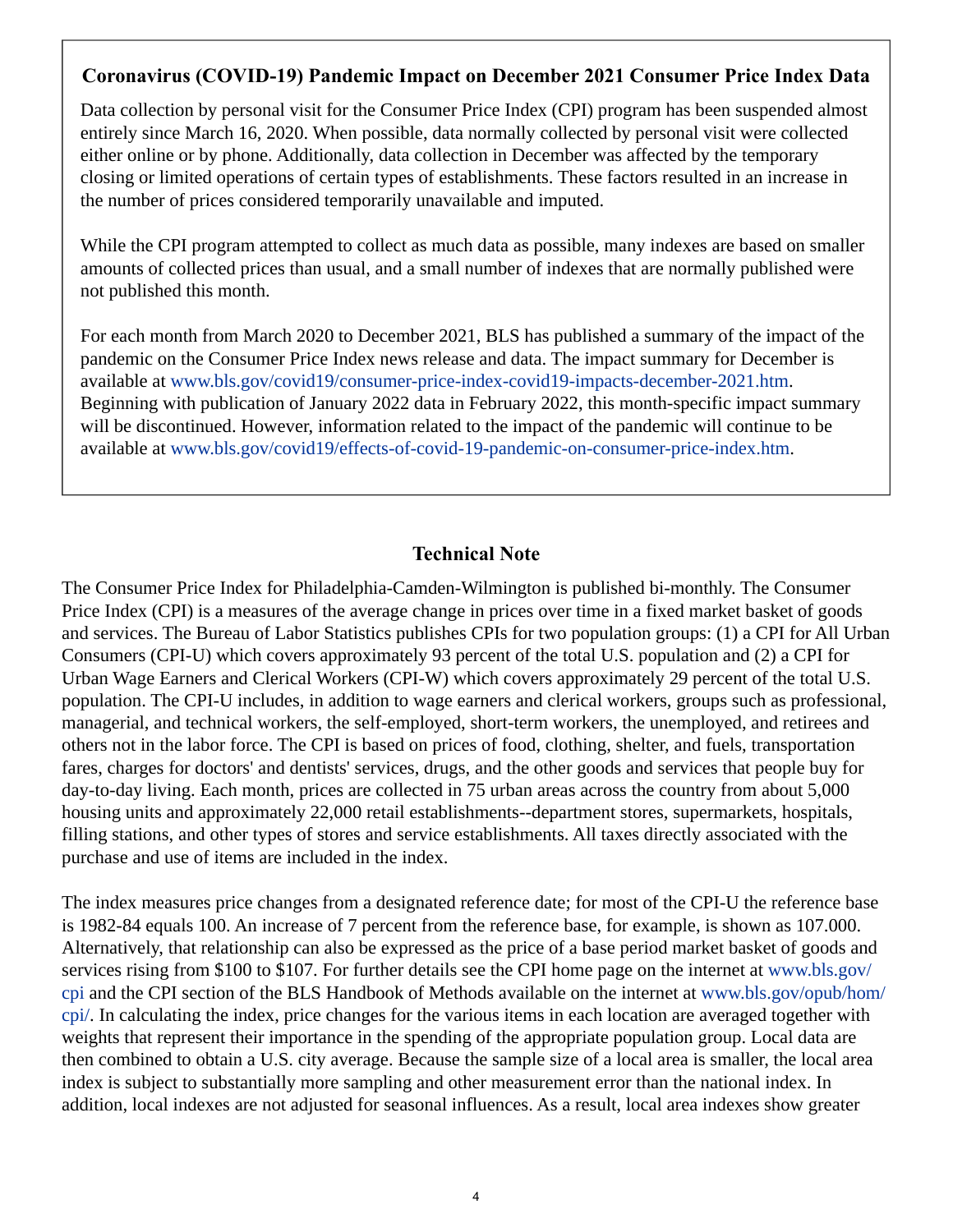volatility than the national index, although their long-term trends are quite similar. **Note: Area indexes do not measure differences in the level of prices between cities; they only measure the average change in prices for each area since the base period.**

The **Philadelphia-Camden-Wilmington, PA-NJ-DE-MD, Core Based Statistical Area** includes Bucks, Chester, Delaware, Montgomery, and Philadelphia Counties in Pennsylvania; Burlington, Camden, Cumberland, Gloucester, and Salem Counties in New Jersey; New Castle County in Delaware; and Cecil County in Maryland.

Information in this release will be made available to sensory impaired individuals upon request. Voice phone: (202) 691-5200; Federal Relay Service: (800) 877-8339.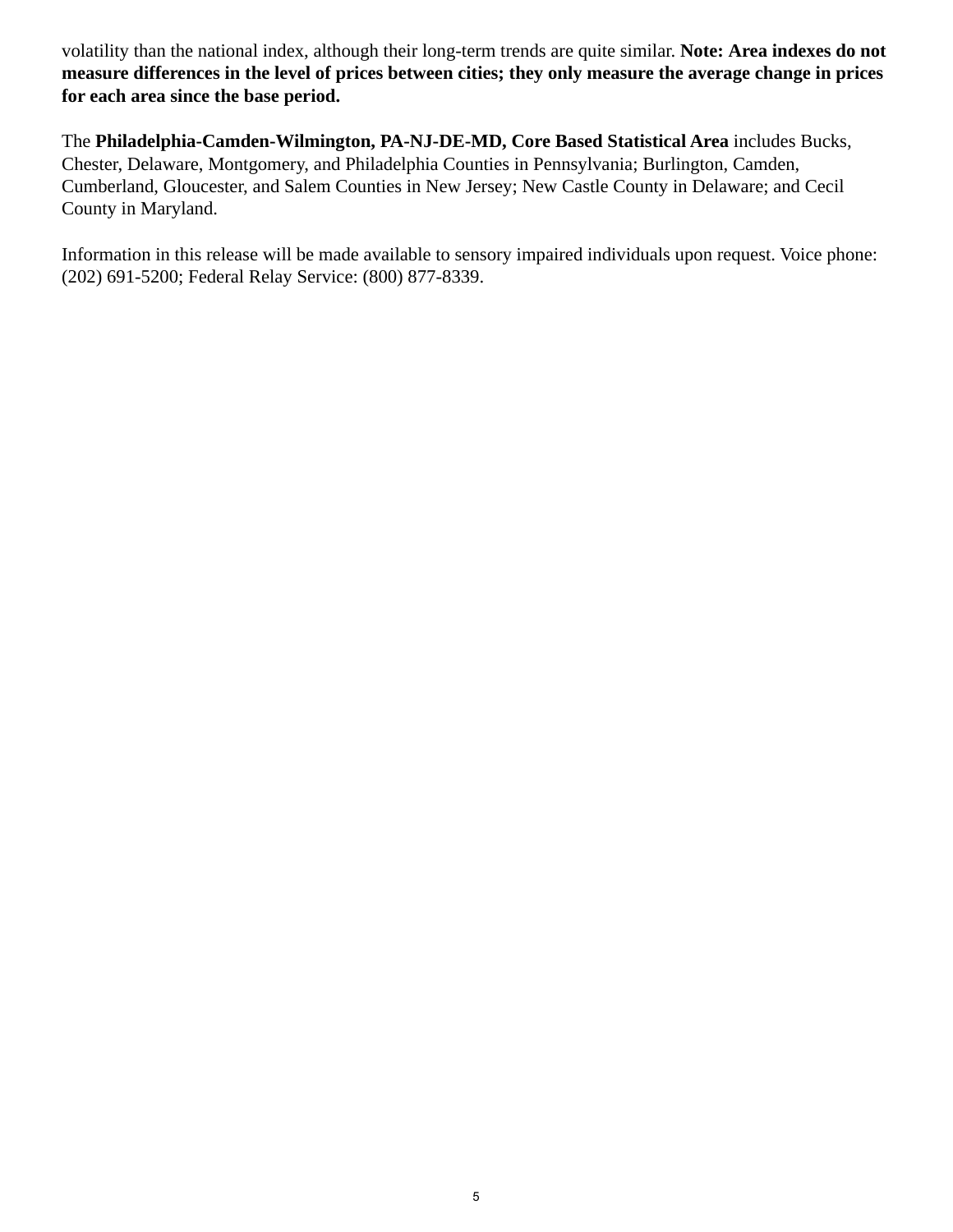#### <span id="page-5-0"></span>**Table 1. Consumer Price Index for All Urban Consumers (CPI-U): Indexes and percent changes for selected periods, Philadelphia-Camden-Wilmington, PA-NJ-DE-MD, (1982-84=100 unless otherwise noted) (not seasonally adjusted)**

|                                                                     |                               | Indexes            |                    |                    | Percent change from |                |              |
|---------------------------------------------------------------------|-------------------------------|--------------------|--------------------|--------------------|---------------------|----------------|--------------|
| Expenditure category                                                | Historical<br>data            | Oct.<br>2021       | Nov.<br>2021       | Dec.<br>2021       | Dec.<br>2020        | Oct.<br>2021   | Nov.<br>2021 |
|                                                                     | ۸Y                            | 274.647            |                    | 277.163            | 6.6                 | 0.9            |              |
|                                                                     | ۸Y                            | 793.441            |                    | 800.707            |                     |                |              |
|                                                                     | W۳                            | 255.959            |                    | 259.113            | 4.0                 | 1.2            |              |
|                                                                     | ŵ٨                            | 256.795            |                    | 260.566            | 4.2                 | 1.5            |              |
|                                                                     | ₩                             | 256.523            | 259.870            | 258.670            | 4.1                 | 0.8            | $-0.5$       |
| Cereals and bakery products                                         | ۸V                            | 337.658            |                    | 334.639            | 3.3                 | $-0.9$         |              |
| Meats, poultry, fish, and eggs                                      | ŵ٧                            | 302.992            |                    | 303.740            | 12.8                | 0.2            |              |
| Dairy and related products                                          | ž                             | 201.994            |                    | 199.381            | $-3.8$              | $-1.3$         |              |
| Fruits and vegetables                                               | ÷                             | 262.586            |                    | 270.517            | $-6.0$              | 3.0            |              |
| Nonalcoholic beverages and                                          | W۳                            | 178.532            |                    | 170.578            | 4.3                 | $-4.5$         |              |
| Other food at home                                                  | ۸V                            | 233.072            |                    | 242.716            | 7.8                 | 4.1            |              |
| Food away from home                                                 | ۸V                            | 250.835            |                    | 256.452            | 4.4                 | 2.2            |              |
|                                                                     | $\overline{\mathbf{v}}$       | 241.147            |                    | 234.779            | 0.2                 | $-26$          |              |
|                                                                     | ₩                             | 283.187            |                    | 286.668            | 5.2                 | 1.2            |              |
|                                                                     | <u>پيد</u>                    | 349.586            | 349.285            | 353.428            | 4.3                 | 1.1            | 1.2          |
| Rent of primary residence<br>Owners' equivalent rent of             | W<br>$\overline{\mathbf{v}}$  | 326.997<br>357.920 | 328.976<br>360.114 | 331.017<br>365.373 | 3.6<br>4.1          | 1.2<br>2.1     | 0.6<br>1.5   |
| Owners' equivalent rent of primary                                  |                               |                    |                    |                    |                     |                |              |
|                                                                     | W۲                            | 357.920            | 360.114            | 365.373<br>232.186 | 4.1                 | 2.1            | 1.5          |
|                                                                     | ۸V                            | 221.643<br>179.839 |                    | 190.769            | 12.5                | 4.8            |              |
|                                                                     | ۸V                            |                    | 183.218            |                    | 15.3                | 6.1            | 4.1          |
|                                                                     | ş                             | 185.002            | 189.162            | 199.211            | 11.3                | 7.7            | 5.3          |
|                                                                     | ž                             | 181.921            | 186.709            | 191.216            | 6.8                 | 5.1            | 2.4          |
| Utility (piped) gas service<br>Household furnishings and operations | ۸V<br>$\overline{\mathbf{v}}$ | 179.300<br>132.225 | 181.840            | 203.078<br>131.098 | 21.8<br>4.7         | 13.3<br>$-0.9$ | 11.7         |
|                                                                     | ŵ٧                            | 108.967            |                    | 104.635            | $-0.2$              | $-4.0$         |              |
|                                                                     | W۳                            | 243.516            |                    | 245.890            | 21.0                | 1.0            |              |
| Private transportation                                              | ۸V                            | 251.900            |                    | 255.385            | 23.5                | 1.4            |              |
| New and used motor vehicles(3)                                      | $\overline{\mathbf{v}}$       | 126.106            |                    | 128.159            | 28.4                | 1.6            |              |
|                                                                     | lм۲                           | 221.250            |                    | 218.261            | 22.4                | $-1.4$         |              |
| Used cars and trucks(1)                                             | ₩                             | 363.981            |                    | 386.010            | 38.1                | 6.1            |              |
|                                                                     | ۸Y                            | 310.673            | 320.684            | 318.304            | 37.4                | 2.5            | $-0.7$       |
| Gasoline (all types)                                                | ş                             | 306.881            | 316.788            | 314.358            | 37.4                | 2.4            | $-0.8$       |
| Gasoline, unleaded regular(4)                                       | <mark>پ</mark> ې              | 303.779            | 313.681            | 311.011            | 38.1                | 2.4            | $-0.9$       |
| Gasoline, unleaded midgrade(4)(5).                                  | ş                             | 311.056            | 320.831            | 319.808            | 31.8                | 2.8            | $-0.3$       |
| Gasoline, unleaded premium(4)                                       | ۸Y                            | 304.774            | 314.026            | 313.158            | 32.7                | 2.8            | $-0.3$       |
| Motor vehicle insurance(1)                                          | $\overline{\mathcal{N}}$      | 672.254            |                    | 664.807            | 2.3                 | $-1.1$         |              |
|                                                                     | ۸M                            | 565.101            |                    | 573.176            | 3.3                 | 1.4            |              |
|                                                                     | ۸M                            | 128.287            |                    | 128.821            | 3.3                 | 0.4            |              |
| Education and communication(3)                                      | ۸Y                            | 136.184            |                    | 135.760            | 1.9                 | $-0.3$         |              |
| Tuition, other school fees, and child                               | W                             | 1,087.396          |                    | 1,085.312          | 2.8                 | $-0.2$         |              |
| Other goods and services                                            | ۸M                            | 596.330            |                    | 608.168            | 5.6                 | 2.0            |              |
| <b>Commodity and service group</b>                                  |                               |                    |                    |                    |                     |                |              |